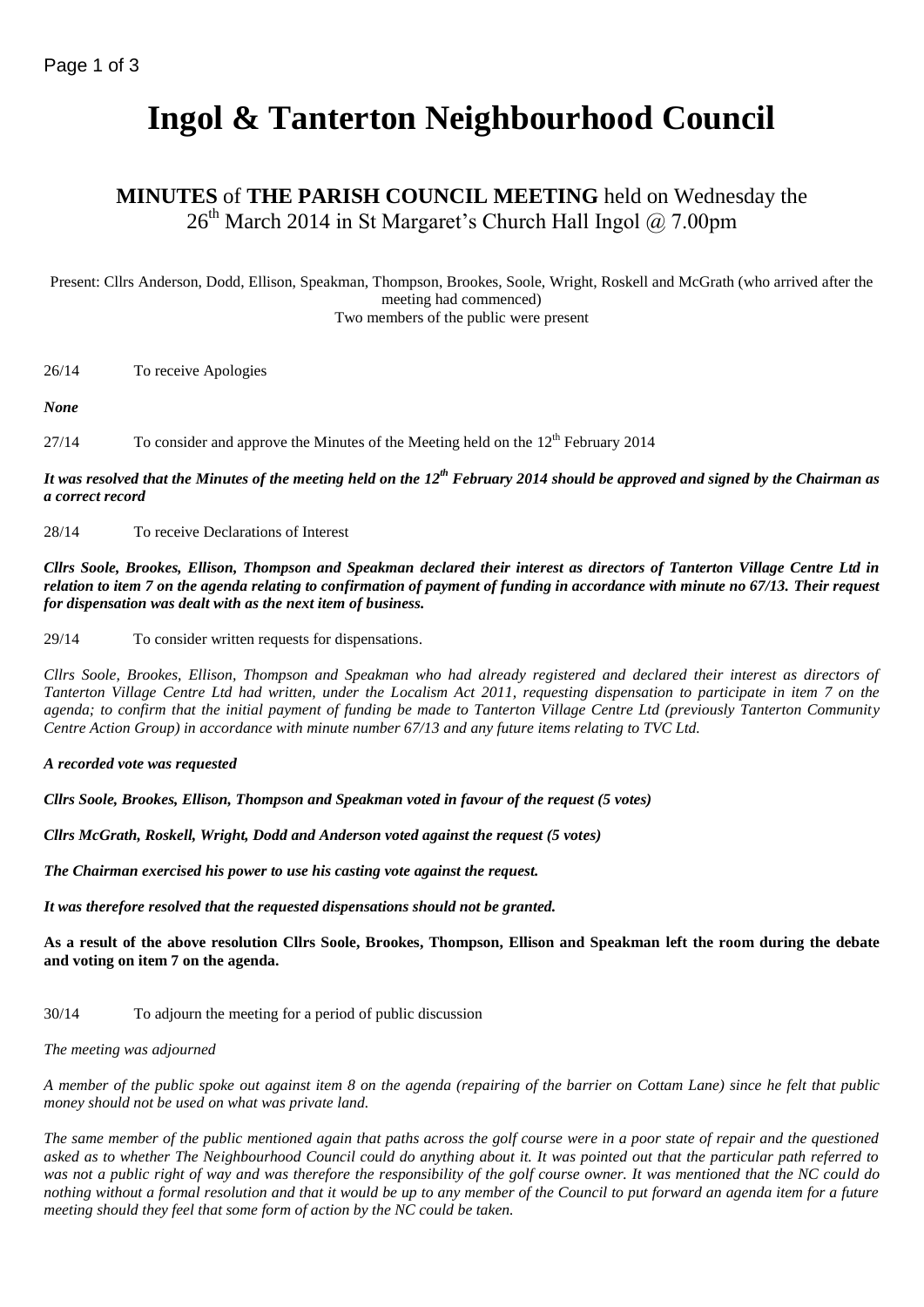## Page 2 of 3

*The same member of the public suggested that it was inappropriate to use public money to pay part of the water rates which were the responsibility of another organisation (item 10 on the agenda)*

*The same member of the public also felt that it was inappropriate use of rate payer's money to plant trees on land owned by another organisation (item 12 on the agenda)*

*It was stated that the recent Highways Commissioning Plan had been released – it was noted that the North West Preston Distributor road would cost £90m and that survey work to decide the exact route had already started. It was mentioned that several works would affect Ingol and Tanterton namely: Tom Benson Way/Tag Lane roundabout was to be resurfaced – Tag Lane and Tanterton Hall Road would also have some resurfacing done – Footway improvements would be undertaken in various locations around the Barry Ave area and that 'refuges' were to be installed on Tag Lane*

*The meeting was re-convened*

#### 31/14 To authorise payment of the following accounts:

| 300084 | <b>SLCC</b>                  | <b>Qtr Share Practitioners Conference Cost</b> | 78.75   |
|--------|------------------------------|------------------------------------------------|---------|
| 300085 | W V McWhittle                | Reimburse Data Protection Registration Fee     | 35.00   |
| 300086 | Greenwood Gardening Services | Lengthsman                                     | 300.00  |
| 300087 | LALC                         | Conference Attendees Anderson & McGrath        | 70.00   |
| 300088 | LALC                         | Conference Attendee - Wright                   | 35.00   |
| 300089 | Preston CC                   | <b>Xmas Trees</b>                              | 6844.80 |
| 300090 | Ingol Methodist Church       | Grant – Original Cheque Lost                   | 250.00  |
| 300091 | W V McEnnerney-Whittle       | Salary & Expenses $4^{\text{th}}$ Qtr          | 1080.14 |
|        | 300092   Inland Revenue      | $4th$ Qtr Tax Deducted                         | 681.20  |

#### *It was resolved that the above mentioned payments should be approved*

32/14 To confirm payment of £5000.00 to Tanterton Village Centre Ltd (previously Tanterton Community Centre Action Group) this being the first tranche of funding as agreed under minute number 67/13 which committed £13000.00 over 5 years to support the community bid to take over the running of TCC.

#### *It was resolved that the above mentioned payment should be confirmed.*

33/14 To consider whether this Council should become involved in the repairing of the barrier on Cottam Lane (see enclosed background report) and if so further consider the enclosed quotation for such remedial works.

*It was resolved that due to queries regarding landowner permission, future liability and the legality of undertaking the work itself that this item should be deferred pending further investigation which would be undertaken by Cllrs McGrath and Brookes.* 

34/14 To confirm that membership of LALC should be continued for 2014 at a cost of £622.20 (last year £620.25)

#### *It was resolved that membership of LALC should be continued for 2014 at a cost of £622.20 (last year £620.25)*

35/14 To consider the enclosed request to fund the 'Intact' share of the rates that have become payable following the way in which United Utilities assess the rate for Surface Water and Highway Drainage and then further consider the suggestion that Ingol and Tanterton Neighbourhood Council approach LCC with regard to an asset transfer as further explained in the enclosed papers.

#### *It was resolved that it was inappropriate to use public money for the purpose suggested and that this Council did not wish to pursue the question of any asset transfer.*

36/14 To consider the purchase of 13 additional planters to be located and planted out at the sites detailed on the enclosed report, consider the appointment of a contractor to produce same (quotations enclosed) and authorise the additional costs relating to installation, planting up and delivery.

*It was resolved that the planters as detailed above should be purchased from William Cadwallader notwithstanding they were slightly more expensive on the basis that delivery would be that much earlier, installed on the agreed sites as detailed in the report*  which accompanied the agenda and approval given for the ancillary costs of installation, planting up and delivery at a total *estimated project budget cost of £3385.00*